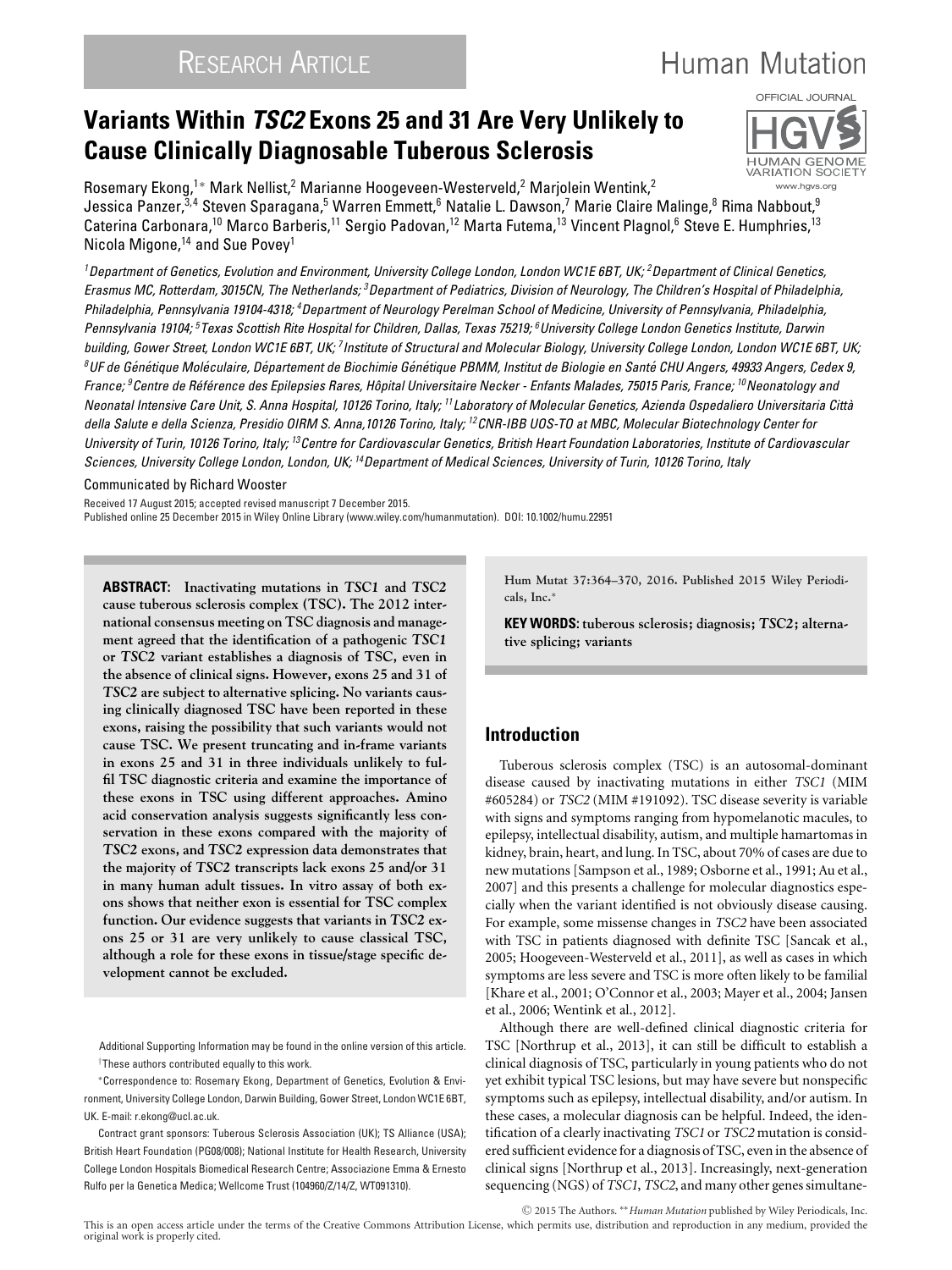ously (gene panels, whole-genome [WGS] or whole-exome [WES] sequencing) is being used in diagnostic settings. NGS is also applied to population genetics in large-scale sequencing studies, such as the NHLBI GO Exome Sequencing Project with data in the Exome Variant Server (EVS) and the Exome Aggregation Consortium (ExAC). In these studies, TSC is not assessed and the available phenotype data are very limited. This reliance on molecular diagnosis makes it even more important that the interpretation of any apparently pathological variant is correct.

The main recognized challenge to the molecular diagnosis of TSC has been (and still is) the "Variants of Uncertain Significance" (VUS), many of these being missense and in-frame indels. The *TSC1* and *TSC2* genes encode core components of the TSC protein complex that is a critical negative regulator of the mechanistic target of rapamycin (mTOR) complex 1 (TORC1) [Dibble and Manning, 2013]. In vitro assays to determine the effects of *TSC1* and *TSC2* missense and in-frame indels on TORC1 activity have proven useful in the ascertainment of the pathogenicity of variants previously reported as VUS [Hoogeveen-Westerveld et al., 2011, 2013; Dunlop et al., 2011]. In these tests, assay results are summarized as the effect of the variants on the "TSC complex function" by which we mean "the inhibition of TORC1 activity." An additional option for evaluating a VUS is to perform conservation analysis of orthologous protein sequences in multiple species. Several computational algorithms (e.g., PolyPhen, SIFT) incorporate protein alignments from multiple species into the evaluation of the effects of amino acid substitutions on protein function [Ng and Henikoff, 2003; Adzhubei et al., 2013]. In our experience, these algorithms were not reliable enough to classify individual VUS with confidence [Hoogeveen-Westerveld et al., 2011]. However, this approach may still be applicable where high-quality alignments of multiple species are utilized. Conservation analysis has been utilized as a secondary line of evidence in the classification of VUS in the *BRCA1/2* genes [Eggington et al., 2014].

The *TSC1* and *TSC2* Leiden Open Variation Databases (TSC LOVD) were made publicly available in 2006 and the *TSC2* LOVD now displays 2,232 different variants (November 13, 2015), with a further 300 variants available on querying. Of these 2,532 different variants, about half are considered to be certainly or probably pathogenic. All 41 coding *TSC2* exons, except exons 25 and 31, include both obviously truncating variants and fully confirmed missense variants that cause tuberous sclerosis. These two exons (25 and 31) have been shown to undergo alternative splicing in many tissues [Xiao et al., 1995; Xu et al., 1995; Olsson et al., 1996], although the extent and clinical significance of this is unclear. So far, we are not aware of confirmed reports of any pathological variants in these two exons in TSC cases. We have questioned the meaning of this observation over the 10 years of curating the TSC LOVD. To investigate the implications of this finding, we conducted function tests to assay expression constructs that lacked sequences corresponding to whole *TSC2* exons, before the cases with truncating variants described below came to our attention.

As curators of the TSC LOVD, we are often asked to assist in classifying new *TSC1* and *TSC2* variants and we recently encountered a frameshift variant in *TSC2* exon 25 and a nonsense variant in *TSC2* exon 31, in individuals who had not been diagnosed with TSC and as described below (cases 1 and 2) were unlikely to have the disease. Finding these two stop codons triggered further investigations on the two exons and we gathered existing evidence that might help clarify the significance of exons 25 and 31 in TSC. During our investigations, we became aware of an individual with an in-frame deletion in *TSC2* exon 31 (case 3 below). None of our three cases met the diagnostic criteria for TSC. Therefore, to gain insight into the significance of these variants in TSC, we reviewed all variants mapping to exons 25 and 31 in the *TSC2* LOVD [\(http://www.lovd.nl/TSC2\)](http://www.lovd.nl/TSC2), performed conservation analysis, reviewed *TSC2* mRNA expression data, and conducted in vitro functional analysis. We conclude that *TSC2* exons 25 and 31 are not required for the TSC complexdependent inhibition of TORC1 and that variants in these exons are unlikely to cause TSC.

# **Materials and Methods**

## *TSC2* **Exon and Variant Nomenclature**

*TSC2* (GenBank NG 005895.1 GI:125662814) consists of 42 exons, including a 5' noncoding exon [\[ftp://ftp.ebi.edu.au/pub/](http://ftp://ftp.ebi.edu.au/pub/databases/lrgex/LRG_487.xml) [databases/lrgex/LRG\\_487.xml\]](http://ftp://ftp.ebi.edu.au/pub/databases/lrgex/LRG_487.xml). However, the TSC community usually number *TSC2* exons from the start of the protein coding sequence making 41 exons in total, with the 5' noncoding exon numbered 1a. This convention is used here.

Nucleotide numbering corresponds to the *TSC2* cDNA sequence (GenBank NM 000548.3, GI:116256351) with +1 as A of the ATG translation initiation codon in the reference sequence, and the initiation codon as codon 1.

### **Patients and Variants**

Case 1: A predicted nonsense variant in*TSC2* exon 25 (c.2859dup, p.K954Qfs∗6)wasidentifiedin an epilepsy gene panel test performed on DNA from a 10-year-old patient with epilepsy, but no clinical or radiographic findings supporting a diagnosis of TSC. The variant was reported as "pathogenic."

Case 2: We analyzed rare (frequency <0.005) *TSC1* and *TSC2* variants identified in 1,805 individuals who had their whole exome sequenced as part of the UK10K project [UK10K Consortium et al.,2015]. Study participants consented to be included as controls for diseases that were not directly under study. As part of the search for "incidental findings" that might cause serious inherited disease we received 67 rare variants to assess. These included a predicted nonsense variant in *TSC2* exon 31 (c.3837C>G, p.Y1279∗). The only accessible information on this individual is that they were recruited for a diabetes study. This variant is reported in the UK10K publication [UK10K Consortium et al., 2015].

Case 3: We identified an African American individual with intractable neonatal onset epilepsy and profound developmental delay, and an in-frame deletion in *TSC2* exon 31 (*TSC2* c.3846 3855delinsG, p.S1282 G1285delinsR). This individual also carries the *TSC2* c.4007C>T (p.S1336L, exon 33) variant that has a minor allele frequency of 0.137%–0.296% in the African population (rs148527903;<http://evs.gs.washington.edu/EVS/> and [http://exac.broadinstitute.org/\)](http://exac.broadinstitute.org/). Both variants were reported as "possibly pathogenic." The individual has two café au lait spots, normal renal imaging, normal ophthalmology examination, no hypopigmented macules, and no brain MRI findings characteristic of TSC (no tubers, subependymal nodules, or areas of cortical dysplasia). A possible cardiac rhabdomyoma was detected on an echocardiogram obtained after the genetic test result. The most recent MRI at 4 years 9 months still shows no stigmata of TSC. *TSC2* c.3846 3855delinsG was inherited from a parent (32 years old) who has also been seen at the TSC clinic. The parent has a single hypopigmented macule, but no obvious stigmata of TSC. Of note is a different *TSC2* exon 31 variant (*TSC2* c.3846 3854del) that is predicted to encode an identical protein (p.S1282 G1285delinsR). This variant was reported in a large-scale WES study of individuals with autism spectrum disorder and epilepsy [Schaaf et al., 2011].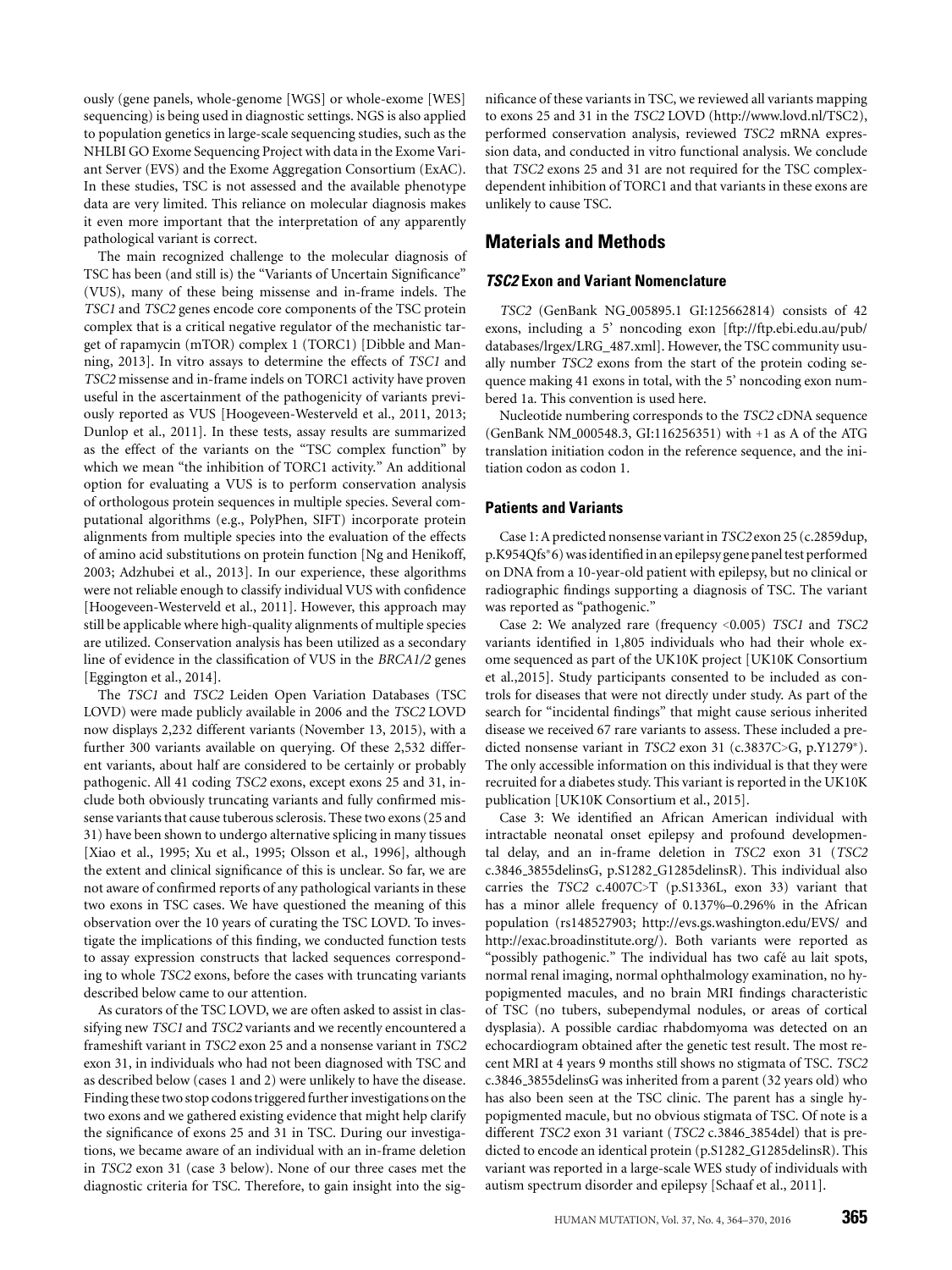## **Conservation Analysis and Variants in** *TSC2* **Exons 25 and 31**

To assess the conservation of *TSC2* exons 25 and 31 and review the classification of variants within these two exons, a manual alignment of 163 orthologous vertebrate TSC2 protein sequences was constructed. For the comparison of conservation in exons 25 and 31 to other *TSC2* exons, we performed a simple mathematical analysis and a more comprehensive statistical analysis using Scorecons [Valdar, 2002] and Wilcoxon Rank-Sum test [R Core Team, 2015].

The classification of all variants in *TSC2* exons 25 and 31 reported to us [\(http://www.lovd.nl/TSC2\)](http://www.lovd.nl/TSC2) were reviewed.

#### **Expression Analysis**

Literature searches were performed and data in the NCBI [\(http://www.ncbi.nlm.nih.gov/gene/7249\)](http://www.ncbi.nlm.nih.gov/gene/7249) and Genotype-Tissue Expression (GTEx) databases [\(http://www.gtexportal.](http://www.gtexportal.org/home/) [org/home/\)](http://www.gtexportal.org/home/) were used for expression analyses. A multiple transcript sequence alignment was performed using Clustal Omega [\(http://www.ebi.ac.uk/Tools/msa/clustalo/\)](http://www.ebi.ac.uk/Tools/msa/clustalo/).

#### **Functional Analysis**

To assess the functional importance of exons 25 and 31, *TSC2* expression constructs with in-frame deletions of sequences corresponding to specific exons were derived from the original full-length *TSC2* expression construct containing exon 25 but lacking exon 31 [Nellist et al., 2005]. Site-directed mutagenesis (SDM) was used to delete these sequences. Expression constructs lacking exons 3, 4, 5, 6, 9, 12, 19, 22, and 41 served as controls for the expression construct lacking exon 25. To derive a *TSC2* expression construct containing exon 31 (referred to as +ex31) an Eco47III fragment from a partial cDNA clone containing exon 31 was cloned into the original *TSC2* expression construct. The p.R611Q (exon 16), p.S1282 G1285delinsR (exon 31), and p.S1336L (exon 33) variants were derived from the +ex31 expression construct by SDM. For each construct, the entire *TSC2* open-reading frame was checked by sequencing to ensure that no additional nucleotide changes were introduced by the SDM procedure. A standard functional assay [Hoogeveen-Westerveld et al., 2011] was applied to determine the effects of the variants on TSC2 protein stability (estimated from the TSC2 protein signal), the TSC1-TSC2 protein interaction (estimated from the TSC1 signal), and on TORC1 activity (estimated from the ratio of T389-phosphorylated p70 S6 kinase (S6K): total S6K).

#### **Results**

## **Conservation Analysis and Pathogenicity of Variants in** *TSC2* **Exons 25 and 31**

*TSC2* exons 25 and 31 are conserved in vertebrates down to the lamprey (Supp. Fig. S1, A and B). The *TSC2* LOVD contains 17 different variants (excluding contiguous exon deletions) mapping to *TSC2* exon 25, or to the adjacent intronic sequences; 14 of these (five intronic, two silent, and seven missense variants) are classified as not pathogenic (not causing TSC) and three missense variants (p.K954R, p.S960F, and p.E984Q) are unclassified. One of the three unclassified missense variants (p.K954R) occurs naturally in 24/161 vertebrate species analyzed, including 11/83 mammals, whereas codons 960 (22/161) and 984 (19/161) in the alignment

have different substituted amino acids to those found in our database (Supp. Fig. S1A).

The *TSC2* LOVD lists 16 different variants (excluding contiguous exon deletions) mapping to exon 31, of which 15 (10 intronic, one silent, one in-frame indel, and three missense variants) are classified as not pathogenic. One intronic variant remains unclassified. Amino acids corresponding to the three missense variants (p.S1276F, p.S1282G, and p.V1291I) occur naturally in one or more of the vertebrates analyzed (Supp. Fig. S1B).

Our simple mathematical analysis showed that exon 25 has an average degree of conservation, whereas exon 31 was among the least conserved. Comparisons of exons 25 and 31 to two other comparatively more conserved exons (7 and 22) are shown (Supp. Fig. S2). A more comprehensive conservation analysis showed agreement with the simple analysis described above. There was a wide range of conservation across the 41 *TSC2* exons and the general pattern was similar with or without fish sequences, apart from a few exceptions (Supp. Fig. S3A and B). The amino acids encoded by exon 31 were less conserved on average when compared with those encoded by exon 25 (Supp. Fig. S3A–D), and the statistical analysis showed that the distributions of conservation scores for exons 25 and 31 were significantly lower in value (*P* < 0.05; Wilcoxon Rank-Sum test) as compared with the distribution of scores in most of the *TSC2* exons (Supp. Table S1).

#### **Expression Analysis**

The first full-length human *TSC2* cDNA reported was from human fetal brain and included exon 25, but not exon 31 [European Chromosome 16 Tuberous Sclerosis Consortium, 1993]. Exon 31 was subsequently reported in rat and confirmed in human cDNA [Xu et al., 1995; Kimura et al., 2006]. We reviewed publications that describe the tissue distribution of *TSC2* transcripts with and without exon 25 in rodents and in limited human material [Xiao et al., 1995; Xu et al., 1995; Olsson et al., 1996]. Although exon 25 and the first codon in exon 26 were often absent from *TSC2* transcripts in rodents and humans, most tissues expressed some transcripts containing these sequences [Xiao et al., 1995; Xu et al., 1995; Olsson et al., 1996]. *TSC2* transcripts lacking exon 25 (–ex25) were predominant in samples from adult human brain and adult human cerebellum [Xu et al., 1995], whereas human fetal muscle had more transcripts containing exon 25 (+ex25) [Xu et al., 1995]. A quantitative study [Olsson et al., 1996] estimated the ratio of +ex25:–ex25 in human fetal brain at 1:1; in three other fetal tissues, the –ex25 transcript was predominant. Human fetal kidney and fetal brain were found to have mainly the transcript lacking exon 31 [Xiao et al., 1995].

We searched two databases with *TSC2* transcript information: The Ensembl Genome Browser at<http://www.ensembl.org/> and the National Center for Biotechnology Information Gene database at [http://www.ncbi.nlm.nih.gov/gene/7249.](http://www.ncbi.nlm.nih.gov/gene/7249) Six of the 26 different *TSC2* transcripts listed in Ensembl were aligned using Clustal Omega to confirm the exact sequences that were absent from each transcript. The remaining 20 transcripts were not analyzed as these are too short to produce a functional protein. In the NCBI database (*Homo sapiens* annotation release 106), tracks of intron spanning *TSC2* RNA-sequencing (RNA-seq) reads generated from alignments of RNA-seq data from the Bodymap2 dataset [\(http://www.ncbi.nlm.nih.gov/geo/query/acc.cgi?acc=GSE30611\)](http://www.ncbi.nlm.nih.gov/geo/query/acc.cgi?acc=GSE30611) of 16 adult tissue samples were analyzed. Each tissue in the Bodymap2 dataset is derived from a different single individual. To obtain evidence for tissue-specific alternative splicing of *TSC2*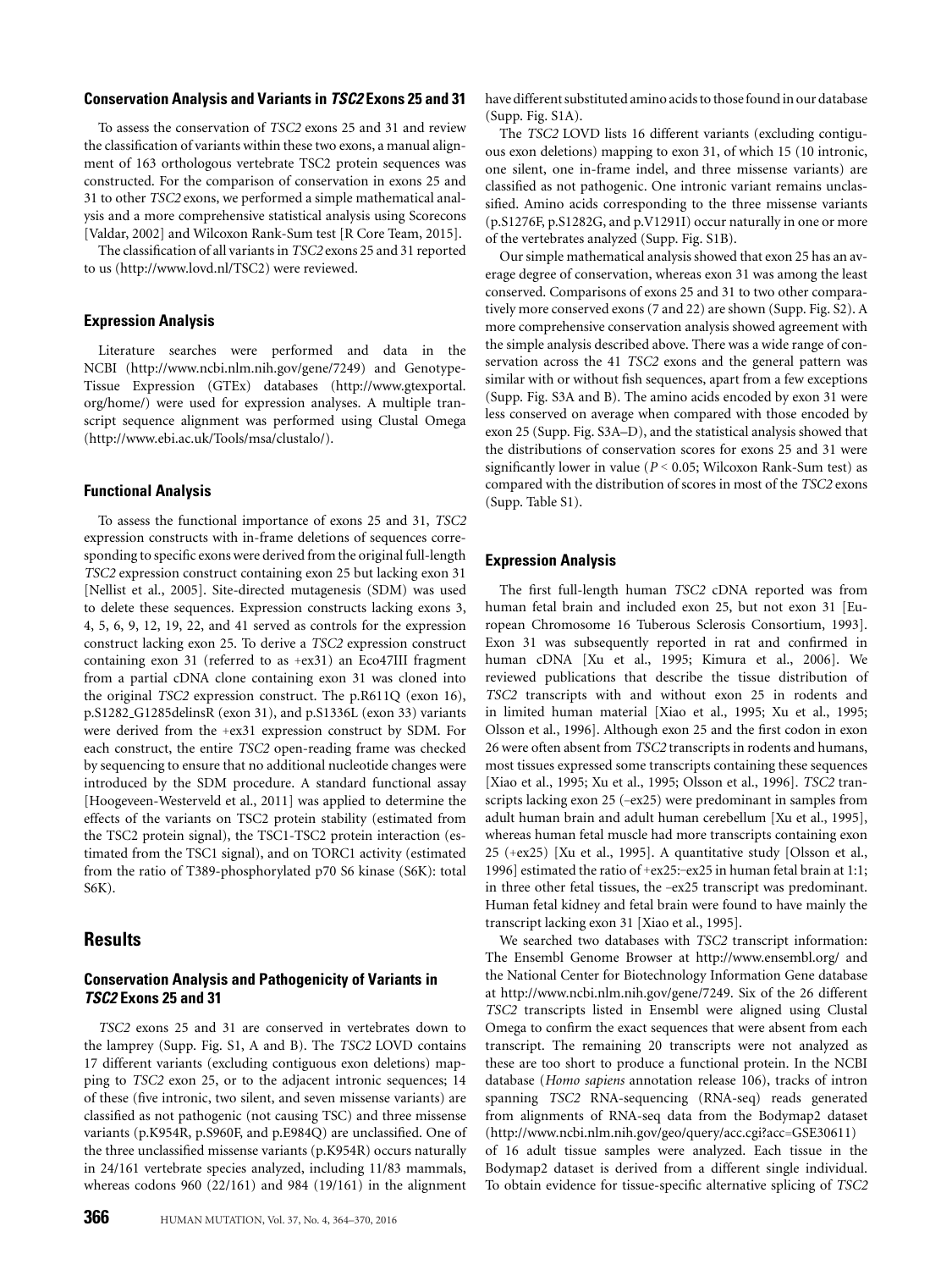exons 25 and 31, we examined tracks of intron spanning RNA-seq reads for these exons in each Bodymap2 tissue sample. Analysis of the BodyMap2 tracks showed evidence for the expected sequence joining each pair of adjacent exons in the majority of reads, except those involving exons 25 and 31 where a minority of reads  $(\sim 6\%$  and  $\sim 11\%$ , respectively) showed a join between adjacent exons, indicating that transcripts encoding exons 25 and/or 31 are relatively scarce. Exon 25 was just detectable in heart, lymph node, skeletal muscle, and thyroid tissue samples, but not detectable in adipose, adrenal, brain, breast, colon, kidney, liver, lung, ovary, prostate, testes, or white blood cells. Exon 31 was detectable in transcripts from adipose, adrenal, brain, breast, colon, kidney, lung, prostate, skeletal muscle, testes, thyroid, and white blood cells, but not in heart, liver, lymph node, or ovary.

A similar analysis was performed for 27 different tissues that are reported in a study of normal adult tissues taken from 95 different individuals [Fagerberg et al, 2014], and are added to the *TSC2* dataset at NCBI (*Homo sapiens* Annotation Release 107) [\[https://goo.gl/Gu0JWq\]](https://goo.gl/Gu0JWq). Some of the tissues examined in the BodyMap2 dataset are not included in this study, for example, skeletal muscle, breast, and white blood cells. The same tissue type was analyzed from at least two individuals and exons 25/31 are also just detectable in some individuals and not evident at all in others. Aggregate reads show that the inclusion of exons 25 and 31 is 7.8% and  $\sim$ 23% of transcripts, respectively, supporting the abundance of the –ex25 and –ex31 transcripts in adult tissues. Since the tracks in both studies are from short reads, it was not possible to determine whether the observation of both exons, for example, in skeletal muscle and thyroid tissue, indicated that both exons are present in the same transcript in those tissues. No other *TSC2* exons showed evidence for alternative splicing in these datasets at NCBI.

Analysis of a third RNA-seq dataset from 175 individuals in the genotype-tissue expression (GTEx) project [GTEx Consortium, 2015] also confirmed the relatively low abundance of *TSC2* transcripts containing exons 25 and/or 31 in 51 different tissues from adults (Supp. Fig. S4; Supp. Tables S2 and S3).

In all the three RNA-seq datasets described above, both exons 25 and 31 are present in very low amounts in adult tissues and symptoms restricted to specific cell types cannot be excluded if there is some expression of abnormal +ex25 and/or +ex31 transcripts.

## **Effects of** *TSC2* **Exon-Specific Deletions and Variants on the Canonical TSC Complex Function**

To investigate the functional importance of exons 25 and 31 compared with other *TSC2* exons, we derived a full-length *TSC2* expression construct containing exon 31 (referred to as +ex31) and utilized existing data from a series of *TSC2* expression constructs lacking exons 3, 4, 5, 6, 9, 12, 19, 22, 25, and 41. These exons have varying numbers of confirmed TSC-causing variants (exon 3 [67 variants], exon 4 [50 variants], exon 5 [63 variants], exon 6 [22 variants], exon 9 [64 variants], exon 12 [48 variants], exon 19 [61 variants], exon 22 [35 variants], and exon 41 [18 variants]) and exon 25 has none. Previous work had shown that three missense variants mapping to exon 25 (p.R951S, p.R988P [Hoogeveen-Westerveld et al., 2011] and p.N958S [Hoogeveen-Westerveld et al., 2013]) did not affect TSC complex function. The TSC1–TSC2 protein interaction is important for maintaining the activity of the TSC complex, and therefore for effective inhibition of TORC1. Reductions in the TSC1 signals indicate that the TSC1–TSC2 protein interaction is disrupted [Hoogeveen-Westerveld et al., 2011]. It was observed that deletion of exons corresponding to the TSC1 interaction domain of the TSC2

protein, or the introduction of a pathogenic amino acid substitution (TSC2 p.R611Q) in this domain, significantly reduced the TSC1 protein signal (Fig. 1B) and prevented the TSC complex-dependent inhibition of TORC1 activity, as assessed by the T389 phosphorylation status of a S6K reporter (Fig. 1C). In contrast, deletion of *TSC2* exon 25 (delex25) or inclusion of exon 31 (+ex31) did not significantly affect TSC1 protein signals (Fig. 1B) or S6K-T389 phosphorylation (Fig. 1C), compared with the original wild-type TSC2 protein. Also, the presence of sequences corresponding to exon 31 did not rescue the activity of the p.R611Q variant. Therefore, we did not obtain evidence for a clear functional effect of exons 25 or 31 on TSC complex activity in our assay. Similarly, we did not obtain evidence that either the p.S1282\_G1285delinsR (S1282delins) or p.S1336L variant affected TSC2 protein stability, TSC1–TSC2 protein interaction, or TSC complex-dependent inhibition of TORC1 activity (Fig. 1A–C). Deletion of exon 25 (delex25) did result in a nonsignificant reduction in TSC1 protein signals, a nonsignificant increase in S6K-T389 phosphorylation and a significant decrease in the total S6K signal. The low S6K signal suggests that the transfection efficiency for the delex25 variant was reduced compared with the other variants tested, and it is possible that the deletion of exon 25 sequences might have a subtle effect on TSC complex activity. Nonetheless, compared with the pathogenic R611Q variant, and the negative control transfection (TSC1/S6K only), the delex25 variant was still able to stabilize the TSC1 protein and inhibit TORC1.

# **Discussion**

Clinical diagnosis of TSC can be problematic due to phenotypic variability, even between affected individuals from the same family who have the same TSC-causing variant. Therefore, adding genetic criteria [Northrup et al., 2013] should make TSC diagnosis less ambiguous. However, the increasing application of NGS-based gene panels, WES and WGS in diagnostic settings, as well as the increasing amount of data from large-scale sequencing projects that include subjects who do not have a definite diagnosis of TSC, need to be matched with correct variant interpretation. Two of our cases, neither of whom had a clinical diagnosis of TSC, had stop variants in exon 25 (*TSC2* c.2859dup, p.K954Qfs∗6) and exon 31 (*TSC2* c.3837C>G, p.Y1279∗), respectively, that would necessitate a diagnosis of TSC according to the updated TSC diagnostic criteria [Northrup et al., 2013]. This heightened our awareness to the downside of automatically associating stop codons in the alternatively spliced *TSC2* exons 25 and 31 with TSC.

Defining pathological as "causing TSC," the only two exons in *TSC2* in which no pathogenic variants have been identified to date are exons 25 and 31 [\(www.lovd.nl/TSC2\)](http://www.lovd.nl/TSC2). Therefore, recent reports of "pathogenic" variants in these alternatively spliced exons led us to review different strands of evidence to try and ascertain the functional and clinical importance of these exons and of the putative "pathogenic" variants reported within them.

First, we examined amino acid sequences in exons 25 and 31 in multiple species to assess the conservation of these exons that may shed some light on their relevance to TSC. Although our simple and statistical analyses suggest that the conservation in these exons is less compared with the majority of the *TSC2* exons, the results still point to some importance for these exons, possibly in early development and/or specific tissues.

Next, we investigated the extent to which these exons undergo alternative splicing. As evident from available data on RNA expression in adult human tissues, there are tissue-specific differences, but these support the abundance of the –ex25 and –ex31 transcripts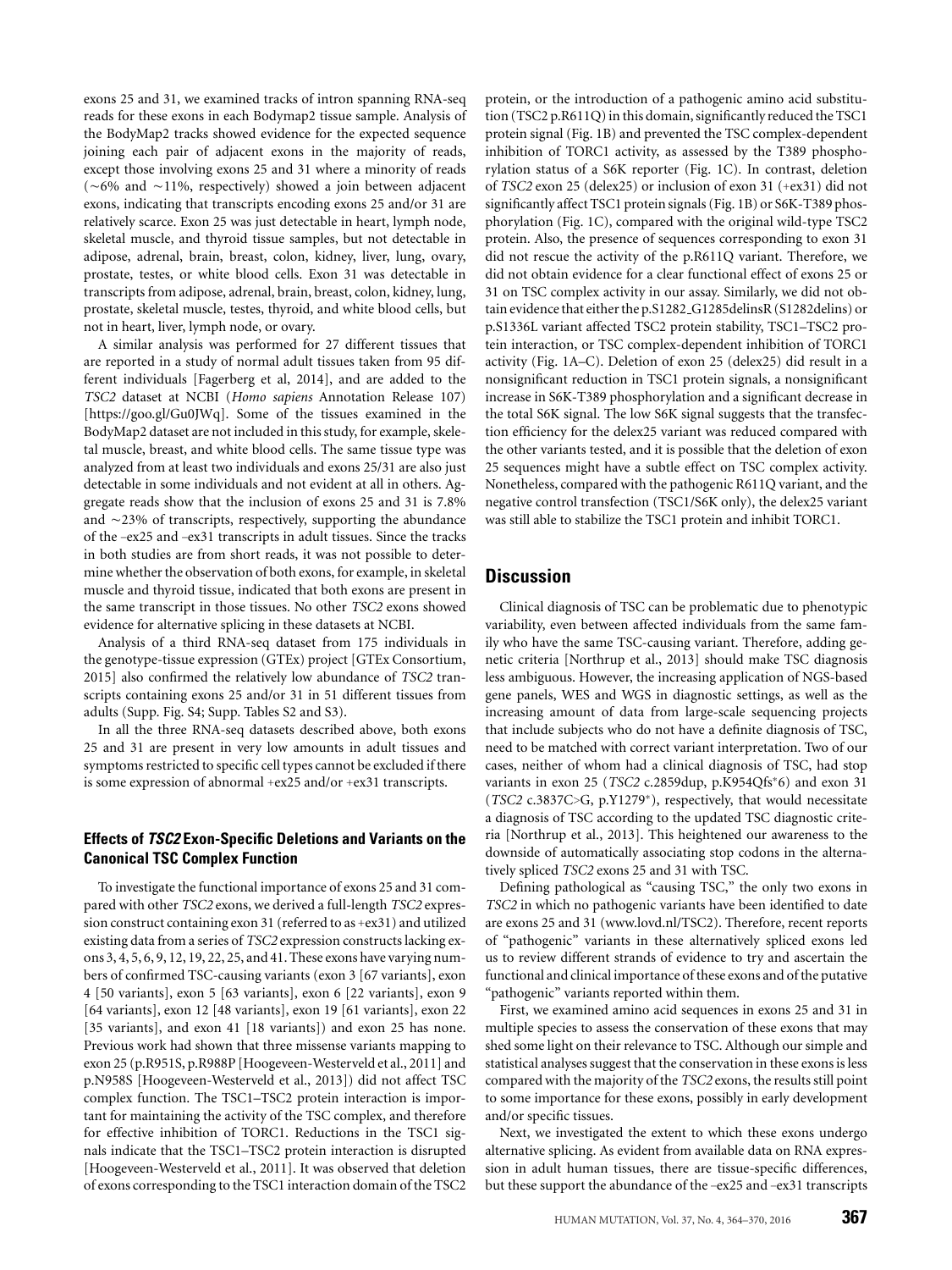

**Figure 1.** Functional assessment. *TSC2* expression constructs were derived from the original wild-type construct containing exon 25 but lacking exon 31 (TSC2), indicated in black. Nonitalicized "TSC2" refers to the protein and is used as such throughout this legend. The pathogenic TSC2 p.R611Q (R611Q) control, and the p.S1282\_G1285delinsR (S1282delins) and p.S1336L variants identified in case 3 are indicated. In-frame exonspecific deletion constructs are referred to as delex3 (for deletion of exon 3), delex4, and so forth. Expression constructs encoding exon 31 are indicated in gray. *TSC2* expression constructs were transfected into HEK 293T cells together with *TSC1* and *S6K* expression constructs. The signals for TSC2, TSC1, total S6K (S6K), and T389-phosphorylated S6K (T389) were determined per variant, relative to the wild-type control (TSC2) in at least three independent transfection experiments by immunoblotting, as described previously [Hoogeveen-Westerveld et al., 2011]. Results for cells transfected with *TSC1* and *S6K* only (TSC1/S6K) are shown for comparison. The mean TSC2 (**A**), TSC1 (**B**), and S6K (**D**) signals and mean T389/S6K ratio (**C**) are shown. In each case, the dotted line indicates the signal or ratio corresponding to wild-type TSC2 (+exon 25; −exon 31) (TSC2; = 1.0). Error bars represent the standard error of the mean; variants that showed significant differences from the wild-type control (TSC2; +exon 25; −exon 31) are indicated with an asterisk (*P* < 0.05; Student's *t*-test). **A**: Mean signals for the TSC2 variants, relative to wild-type TSC2 (+exon 25; −exon 31). Note that the TSC2 signal is significantly reduced by deletion of exons 3, 4, 5, or 22, or by the pathogenic R611Q substitution. Deletion of sequences corresponding to exon 41 (delex41) removes the epitope recognized by the antibody used for TSC2 detection. **B**: Mean TSC1 signals in the presence of the TSC2 variants relative to wild-type TSC2 (+exon 25; −exon 31). TSC1 signals were significantly reduced in the presence of the delex3, 4, 5, 6, 9, 12, 19, and 22 variants, and in the presence of the TSC2 R611Q substitution. **C**: Mean T389/S6K ratios in the presence of the TSC2 variants, relative to wild-type TSC2 (+exon 25; −exon 31). The T389/S6K ratios were significantly increased in the presence of the R611Q, delex3, 4, 5, 6, 9, 12, 19, 22 and 41 variants, as well as in the absence of TSC2 (TSC1/S6K).**D**: Mean total S6K signals in the presence of the TSC2 variants, relative to wild-type TSC2 (+exon 25; −exon 31).

(Supp. Figs. S4 and S5; Supp. Table S3). It was difficult to find data comparing the same human adult and fetal tissue types. In the mouse, the +ex25 transcript was more abundant in fetal and neonatal brain, whereas adult brain had an abundance of the –ex25 transcript [Xu et al., 1995; Olsson et al., 1996]. This agrees with tissue-specific expression data showing predominantly the –ex25 transcript in adult human brain [\[https://goo.gl/6V7PpS\]](https://goo.gl/6V7PpS) and could point to some relevance in stage-specific development. More information on transcript and tissue-specific expression of *TSC2* in the human fetus could help clarify the relative importance and specific functions of the different transcripts. Nonetheless, the evidence reviewed here leaves no doubt that *TSC2* transcripts lacking exon 25 or 31 exist and suggest that they form the majority of *TSC2* transcripts in a wide range of adult human tissues, including those, such as brain, important in TSC.

Finally, we investigated the influence of the amino acid sequences corresponding to exons 25 and 31 on TSC complex function. We used a previously described functional test that assays the effect of the TSC complex on TORC1 activity [Hoogeveen-Westerveld et al., 2011, 2013]. According to this assay, the amino acids

encoded by *TSC2* exons 25 and 31 are not required for TSC complex function. Furthermore, we did not obtain any evidence that the p.S1282 G1285delinsR or p.S1336L variants significantly affected TSC complex function. Also, none of the tested variants that map to exon 25 affect TSC complex function [Hoogeveen-Westerveld et al., 2011, 2013].

Our analysis indicates that variants within *TSC2* exon 25 or 31 do not inactivate the TSC complex and are unlikely to cause TSC. Coincidentally, just prior to submission of this manuscript, a batch of data submitted to the TSC databases was found to contain the same exon 31 variant (*TSC2* c.3846 3855delinsG) as in case 3. This in-frame deletion co-occurs with a definite TSC-causing variant in *TSC2* exon 5 (*TSC2* c.569dup, p.Y190∗) in an infant who fulfils the diagnostic criteria for TSC (cortical tubers, SEGA, subependymal nodules, hypomelanotic macules, renal angiomyolipoma, epilepsy). The exon 5 and exon 31 variants (*TSC2* c.569dup and *TSC2* c.3846\_3855delinsG) are both inherited from a parent who also has clinical TSC (hypomelanotic macules, facial angiofibromas, cortical tubers, epilepsy, intellectual disability, and renal angiomyolipomas). This new case is consistent with our assertion that *TSC2*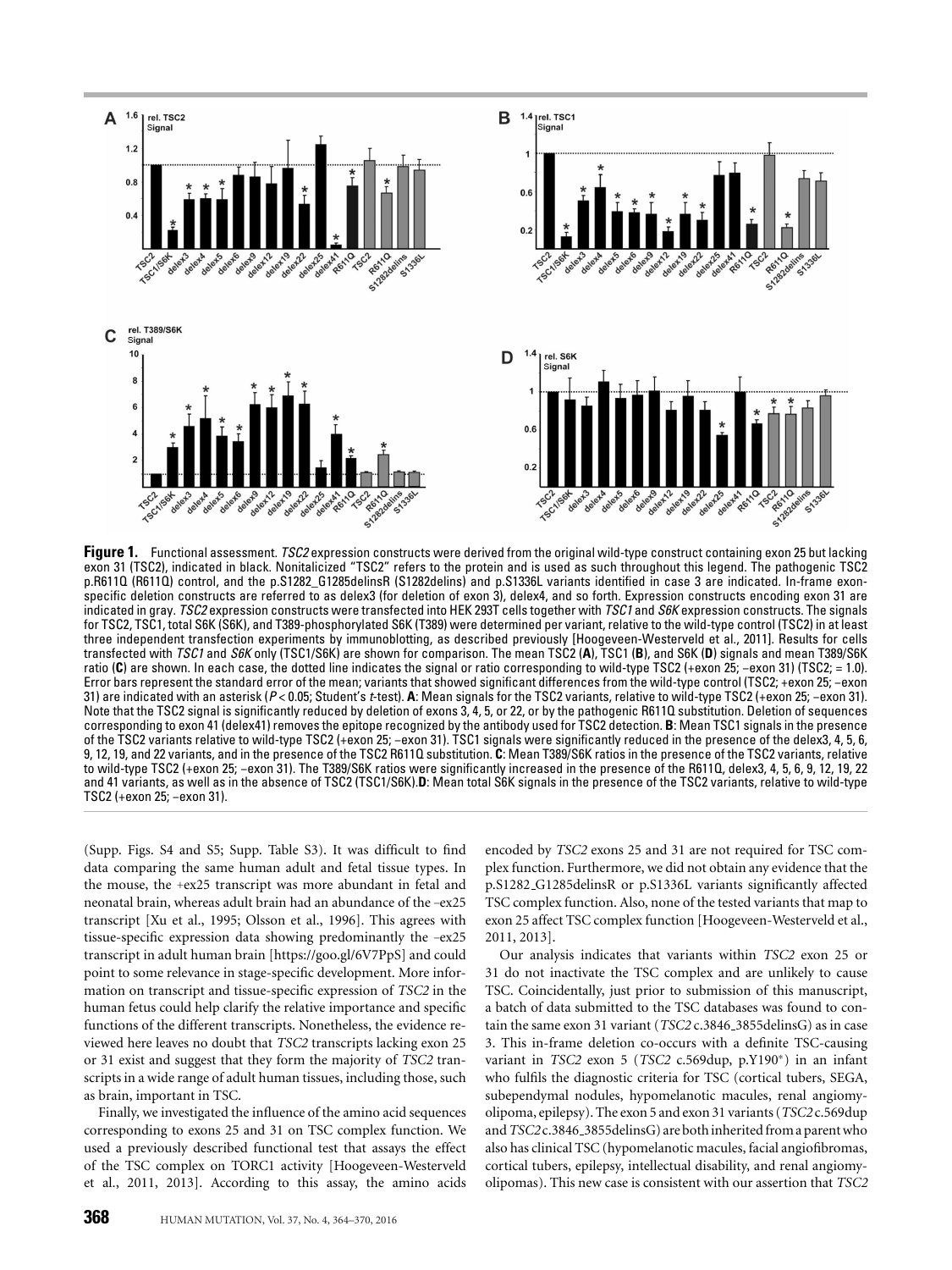c.3846 3855delinsG on its own is not the cause of classical TSC. Nonetheless, it is possible that variants mapping to *TSC2* exon 25 or 31 might have a significant role in disease. For example, a role for the *TSC2* c.2859dup (p.K954Qfs∗6) and c.3846 3855delinsG (p.S1282 G1285delinsR) variants in epilepsy cannot be excluded. The *TSC2* c.3846<sub>-</sub>3855delinsG variant has been identified in several other individuals with infantile epilepsy who are without clinical features of TSC (Panzer, 2015, unpublished data). Exons 25 and 31 encode consensus sites of AKT and AMPK phosphorylation, respectively [\(http://scansite3.mit.edu\)](http://scansite3.mit.edu) [Yaffe et al., 2001]. The TSC2 protein is inactivated by AKT phosphorylation [Manning et al., 2002] and activated by AMPK phosphorylation [Inoki et al., 2006]. It is possible that these exons alter the activity or response to stimuli of the TSC complex, particularly during fetal development. More sensitive assays of TSC complex activity are required to compare the activities of the different TSC2 protein splice isoforms and variants in more detail.

The findings reported here are specific to *TSC2* exons 25 and 31, as stop variants that definitely cause TSC have been identified in all other *TSC2* exons. Additional evidence that variants within exon 31 do not cause TSC comes from reports of three truncating variants (two frameshift and one nonsense) in the EVS and ExAC population databases (Supp. Table S4). Although phenotype information is not available, the population frequencies are quite high (1:532–1:1,443 individuals), which supports our conclusion that these truncating variants do not cause TSC. The exon 25 and 31 cases described here show the need to exercise caution when assigning pathogenicity, especially if the variant found has never been shown to cause TSC in a patient with a firm clinical diagnosis. This caution is probably reasonable in many other diseases.

#### **Acknowledgments**

We wish to thank Johan den Dunnen, Peter E.M. Taschner, and Ivo Fokkema (LOVD Team at Leiden) for hosting and maintaining the *TSC1* and *TSC2* variation databases. Our thanks also goes to Terence Murphy (NCBI) for help with the RNA-sequence track reads, to Matthew Hurles (Wellcome Trust Sanger Institute) for help with accessible information on the UK10K study, and to Elizabeth Shephard (UCL) and Christine Orengo (UCL) for useful discussions. This study makes use of data generated by the UK10K Consortium. A full list of the investigators who contributed to the generation of the data is available from [http://www.UK10K.org.](http://www.UK10K.org)

# **Contributors**

R.E., S.P., and M.N. drafted the original manuscript. R.E. and S.P classified variants in the *TSC2* database. R.E., S.P., and W.E. analyzed available expression data. M.N., M.H-W., and M.W. performed functional assessment. N.M., C.C., M.B., SergioP, and N.L.D. performed the conservation analysis. J.P., S.S., M.C.M., and R.N. provided patient information. V.P., M.F., S.E.H. provided wholeexome sequencing information from the UK10K study. The final manuscript had contributions from all authors.

*Disclosure statement*: The authors have no conflicts of interest to declare.

# **Patient consent**

Written informed consent was obtained for genetic testing and the case reports comply with the regulations of the respective local research ethics committees.

#### **References**

- Adzhubei I, Jordan DM, Sunyaev SR. 2013. Predicting functional effect of human missense mutations using PolyPhen-2. Curr Protoc Hum Genet. Chapter 7:Unit7.20.
- Au KS, Williams AT, Roach ES, Batchelor L, Sparagana SP, Delgado MR, Wheless JW, Baumgartner JE, Roa BB, Wilson CM, Smith-Knuppel TK, Cheung MY, et al. 2007. Genotype/phenotype correlation in 325 individuals referred for a diagnosis of tuberous sclerosis complex in the United States. Genet Med 9:88– 100.
- Dibble CC, Manning BD. 2013. Signal integration by mTORC1 coordinates nutrient input with biosynthetic output. Nat Cell Biol 15:555–564.
- Dunlop EA, Dodd KM, Land SC, Davies PA, Martins N, Stuart H, McKee S, Kingswood C, Saggar A, Corderio I, Duarte Medeira AM, Kingston H et al. 2011. Determining the pathogenicity of patient-derived TSC2 mutations by functional characterization and clinical evidence. Eur J Hum Genet 19:789–795.
- Eggington JM, Bowles KR, Moyes K, Manley S, Esterling L, Sizemore S, Rosenthal E, Theisen A, Saam J, Arnell C, Pruss D, Bennett J, et al. 2014. A comprehensive laboratory-based program for classification of variants of uncertain significance in hereditary cancer genes. Clin Genet 86:229–237.
- European Chromosome 16 Tuberous Sclerosis Consortium. 1993. Identification and characterization of the tuberous sclerosis gene on chromosome 16. Cell 75:1305– 1315.
- Fagerberg L, Hallström BM, Oksvold P, Kampf C, Djureinovic D, Odeberg J, Habuka M, Tahmasebpoor S, Danielsson A, Edlund K, Asplund A, Sjöstedt E, et al. 2014. Analysis of the human tissue-specific expression by genome-wide integration of transcriptomics and antibody-based proteomics. Mol Cell Proteomics 13:397– 406.
- GTEx Consortium. 2015. Human genomics. The genotype-tissue expression (GTEx) pilot analysis: multitissue gene regulation in humans. Science 348:648– 660.
- Hoogeveen-Westerveld M, Wentink M, van den Heuvel D, Mozaffari M, Ekong R, Povey S, den Dunnen JT, Metcalfe K, Vallee S, Krueger S, Bergoffen J, Shashi V, et al. 2011. Functional assessment of variants in the TSC1 and TSC2 genes identified in individuals with tuberous sclerosis complex. Hum Mutat 32:424– 435.
- Hoogeveen-Westerveld M, Ekong R, Povey S, Mayer K, Lannoy N, Elmslie F, Bebin M, Dies K, Thompson C, Sparagana SP, Davies P, van den Ouweland A, et al. 2013. Functional assessment of TSC2 variants identified in individuals with tuberous sclerosis complex. Hum Mutat 34:167–175.
- Inoki K, Ouyang H, Zhu T, Lindvall C, Wang Y, Zhang X, Yang Q, Bennett C, Harada Y, Stankunas K, Wang CY, He X, et al. 2006. TSC2 integrates Wnt and energy signals via a coordinated phosphorylation by AMPK and GSK3 to regulate cell growth. Cell 126:955–968.
- Jansen AC, Sancak O, D'Agostino MD, Badhwar A, Roberts P, Gobbi G, Wilkinson R, Melanson D, Tampieri D, Koenekoop R, Gans M, Maat-Kievit A, et al. 2006. Unusually mild tuberous sclerosis phenotype is associated with TSC2 R905Q mutation. Ann Neurol 60:528–539.
- Khare L, Strizheva GD, Bailey JN, Au KS, Northrup H, Smith M, Smalley SL, Henske EP. 2001. A novel missense mutation in the GTPase activating protein homology region of TSC2 in two large families with tuberous sclerosis complex. J Med Genet 38:347–349.
- Kimura K, Wakamatsu A, Suzuki Y, Ota T, Nishikawa T, Yamashita R, Yamamoto J, Sekine M, Tsuritani K, Wakaguri H, Ishii S, Sugiyama T, et al. 2006. Diversification of transcriptional modulation: large-scale identification and characterization of putative alternative promoters of human genes. Genome Res 16:55– 65.
- Manning BD, Tee AR, Logsdon MN, Blenis J, Cantley LC. 2002. Identification of the tuberous sclerosis complex-2 tumor suppressor gene product tuberin as a target of the phosphoinositide 3-kinase/akt pathway. Mol Cell 10:151–162.
- Mayer K, Goedbloed M, van Zijl K, Nellist M, Rott HD. 2004. Characterisation of a novel TSC2 missense mutation in the GAP related domain associated with minimal clinical manifestations of tuberous sclerosis. J Med Genet. 4:e64.
- Nellist M, Sancak O, Goedbloed MA, Rohe C, van Netten D, Mayer K, Tucker-Williams A, van den Ouweland AM, Halley DJ. 2005. Distinct effects of single amino-acid changes to tuberin on the function of the tuberin-hamartin complex. Eur J Hum Genet 13:59–68.
- Ng PC, Henikoff S. 2003. SIFT: Predicting amino acid changes that affect protein function. Nucleic Acids Res 31:3812–3814.
- Northrup H, Krueger DA; International Tuberous Sclerosis Complex Consensus Group. 2013. Tuberous sclerosis complex diagnostic criteria update: recommendations of the 2012 International Tuberous Sclerosis Complex Consensus Conference. Pediatr Neurol 49:243–254.
- O'Connor SE, Kwiatkowski DJ, Roberts PS, Wollmann RL, Huttenlocher PR. 2003. A family with seizures and minor features of tuberous sclerosis and a novel TSC2 mutation. Neurology 61:409–412.
- Olsson PG, Schofield JN, Edwards YH, Frischauf AM. 1996. Expression and differential splicing of the mouse TSC2 homolog. Mamm Genome 7:212–215.